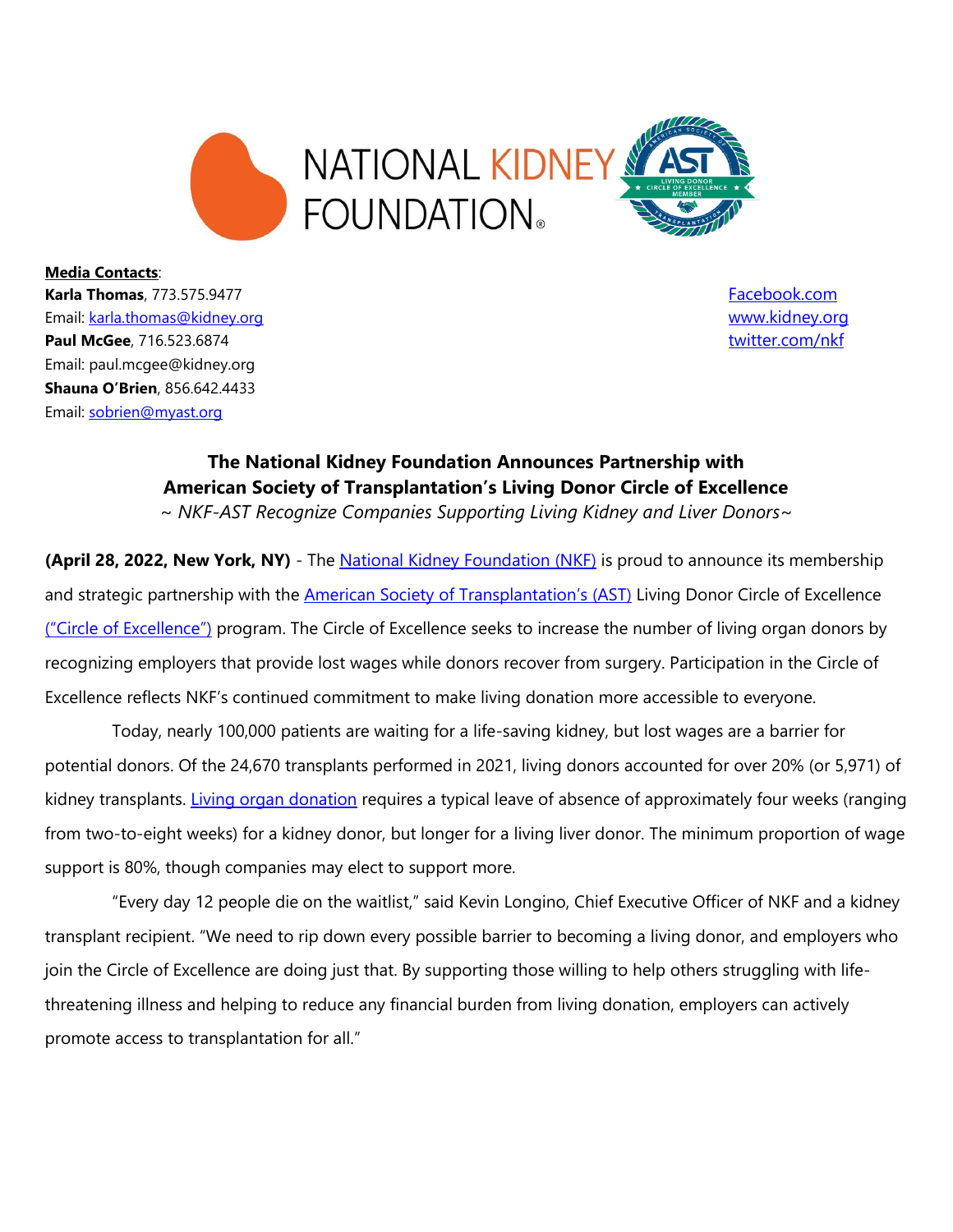To be a part of the Circle of Excellence, employers can take action to support living donation by implementing policies that provide salary support for employees who choose to be a living organ donor. Member employers may also offer financial support to employees in need of an organ transplant but whose living donor faces a loss of income during the recovery period. Additional donor support is at the employer's discretion. Many members of the Circle of Excellence may also opt to support travel, lodging, childcare, or other expenses incurred by living donors.

Currently, there are 73 [members of the Circle of Excellence throughout the U.S. and Canada.](https://www.livingdonorcircle.com/members) For the 73 Circle of Excellence member employers, their HR policies will cover 1.8 million employees if they would choose to engage in the benefit. Of the 1.8 million employees, 39 have used the benefit and received financial support because they decided to be a living donor.

John Gill, MD, President of the American Society of Transplantation said, "The Circle of Excellence gives employers the opportunity to be heroes to their employees. A living donor's gift is life-saving for patients in need of a kidney or liver transplant and has a huge positive impact on society. Patients facing life-threatening diseases can live normal lives, raise their families, and participate in their communities. By supporting living organ donors, we are also building stronger communities."

The Circle of Excellence celebrates employers breaking down financial barriers to living donation with member benefits and recognition throughout the year at NKF and AST public events. Additional member benefits include:

- Certificate of membership suitable for framing,
- Recognition on NKF-AST websites and Power2save website,
- Recognition on NKF-AST social and print media platforms,

Learn more about [the Circle](https://www.livingdonorcircle.com/partner/nkf) of Excellence, [NKF](https://www.kidney.org/) and [AST](https://www.myast.org/) and [consider joining an elite](https://txnephaccreditation.wufoo.com/forms/q1lgesnn0xksjgx/) recognition

program minimizing barriers to living organ donation. Follow us on social with the hashtag, #livingdonorcircle.

## **About Kidney Disease**

In the United States, 37 million adults are estimated to have [kidney disease,](https://www.kidney.org/news/newsroom/fsindex) also known as chronic kidney disease (CKD)—and approximately 90 percent don't know they have it. 1 in 3 adults in the U.S. are at risk for kidney disease. Risk factors for kidney disease include: *diabetes*, [high blood pressure,](https://www.kidney.org/atoz/what-high-blood-pressure) [heart disease,](https://www.kidney.org/atoz/content/heart-and-kidney-connection) [obesity,](https://www.kidney.org/atoz/content/obesewyska) and family history. People of Black/African American, Hispanic/Latino, American Indian/Alaska Native, Asian American, or Native Hawaiian/Other Pacific Islander descent are at increased risk for developing the disease. Black/African American people are more than 4 times as likely as White people to have kidney failure. Hispanics/Latinos are 1.3 times more likely than non-Hispanics to have kidney failure.